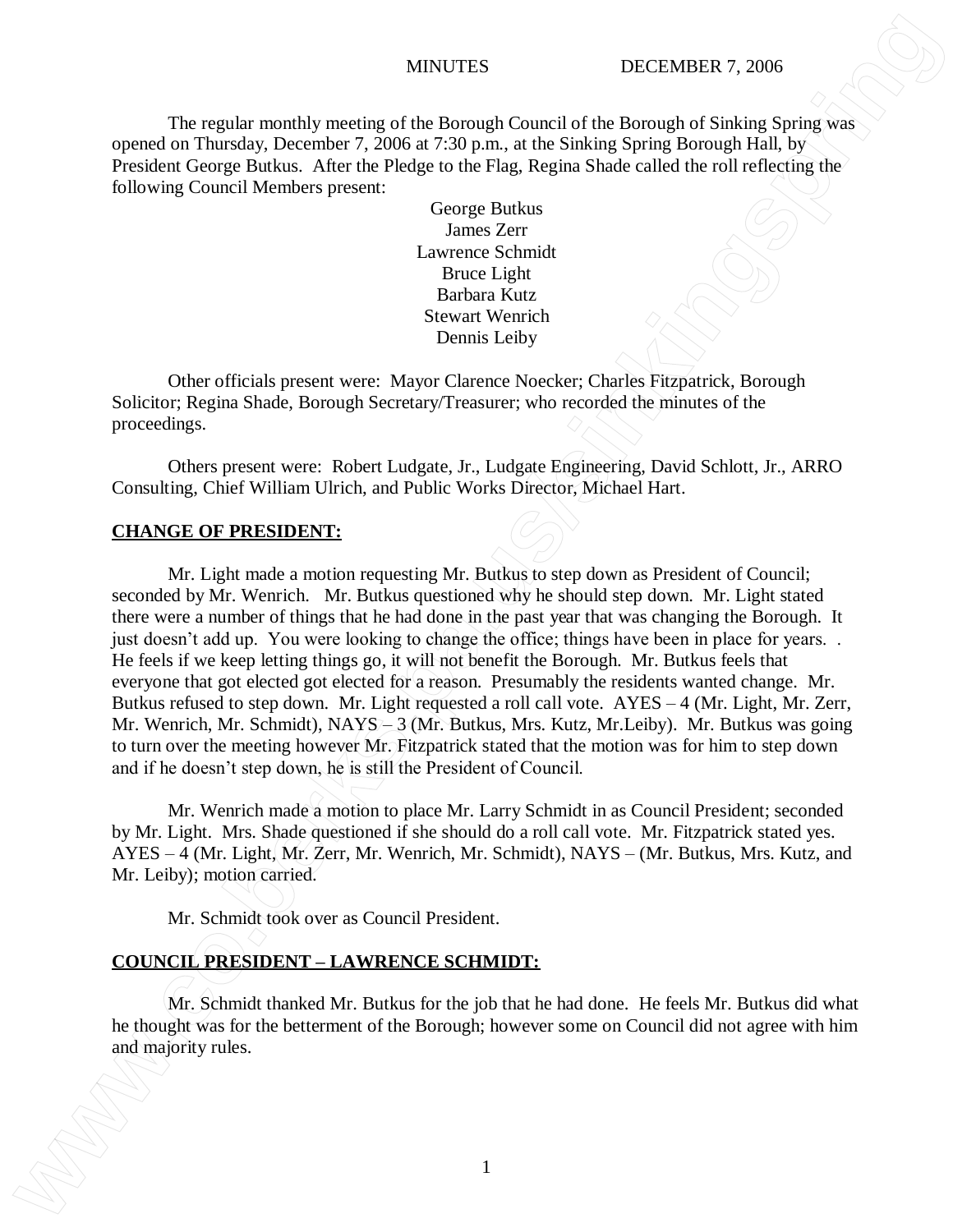# **APPROVAL OF MEETING MINUTES:**

Mr. Light made a motion to approve the minutes from the November, 2, 2006 and November 13, 2006 meetings; seconded by Mr. Butkus. AYES – 7, NAYS – 0; motion carried.

# **BID OPENING – POLICE VEHICLE:**

Mrs. Shade opened the following bids for the sale of the police vehicle:

| Ken Gordon\$ 457.00                             |  |
|-------------------------------------------------|--|
| Emergency Remarking $\frac{1}{2}$ 661.00        |  |
| Dennis Moyer. \$1,599.99                        |  |
| Grace Quality. $\ldots \ldots \ldots$ \$ 656.00 |  |

Mr. Zerr asked Mr. Fitzpatrick if everything was in line to which Mr. Fitzpatrick stated it was. Mr. Zerr made a motion to award the vehicle to Mr. Dennis Moyer for \$1,599.99; seconded by Mr. Butkus.  $AYES - 7$ ,  $NAYS - 0$ ; motion carried.

# **VISITORS:**

There were no visitors.

### **APPROVAL OF BILLS:**

Mr. Light moved to approve the bills; seconded by Mr. Wenrich.  $AYES - 7$ ,  $NAYS - 0$ ; Motion carried.

# **COMMUNICATIONS:**

Mrs. Shade read a thank you note for the Christmas party and bonus from Mrs. Pat Shoff.

# **MILLER ENVIRONMENTAL REPORT:**

On November  $17<sup>th</sup>$  the Miller Environmental staff received an award. Mr. Hiilibush passed around the plaque. Our sewer treatment plant received the award. It is a maintenance excellence award.

Mr. Roger Hillibush of Miller Environmental gave the monthly report for November, 2006. The October 2006 DMR was completed and sent to PA DEP during the month. There were no violations. The bio augmentation trial began March 1, 2006. The October 2006 report was sent to the PA DEP along with the DMR. The second 2006 industrial sampling was completed during the month. Data entry and billing will follow. The staff received the bio solids permit from PA DEP during the month. The new permit commences on March 6, 2007 and will expire on March 6, 2012. The staff retrieved the I&I Spy Units during the month. The data was downloaded for evaluation. The following is the wastewater flow data for the month - total monthly flow  $-30,314,000$  gallons, average daily flow  $-1,010,500$  gallons, maximum daily flow  $-1,432,900$  gallons, minimum daily flow – 675,100 gallons. There were no NPDES violations for the month. The following **MINITES**<br> **EXECUTION MINITES**<br> **EXECUTION MUNICIPALES**<br> **EXECUTION CONTROVIDENTS:**<br> **EXECUTION CONTROVIDENTS:**<br> **EXECUTION CONTROVIDENTS:**<br> **EXECUTION CONTROVIDENTS:**<br> **EXECUTION CONTROVIDENTS:**<br> **EXECUTION CONTROVIDENTS**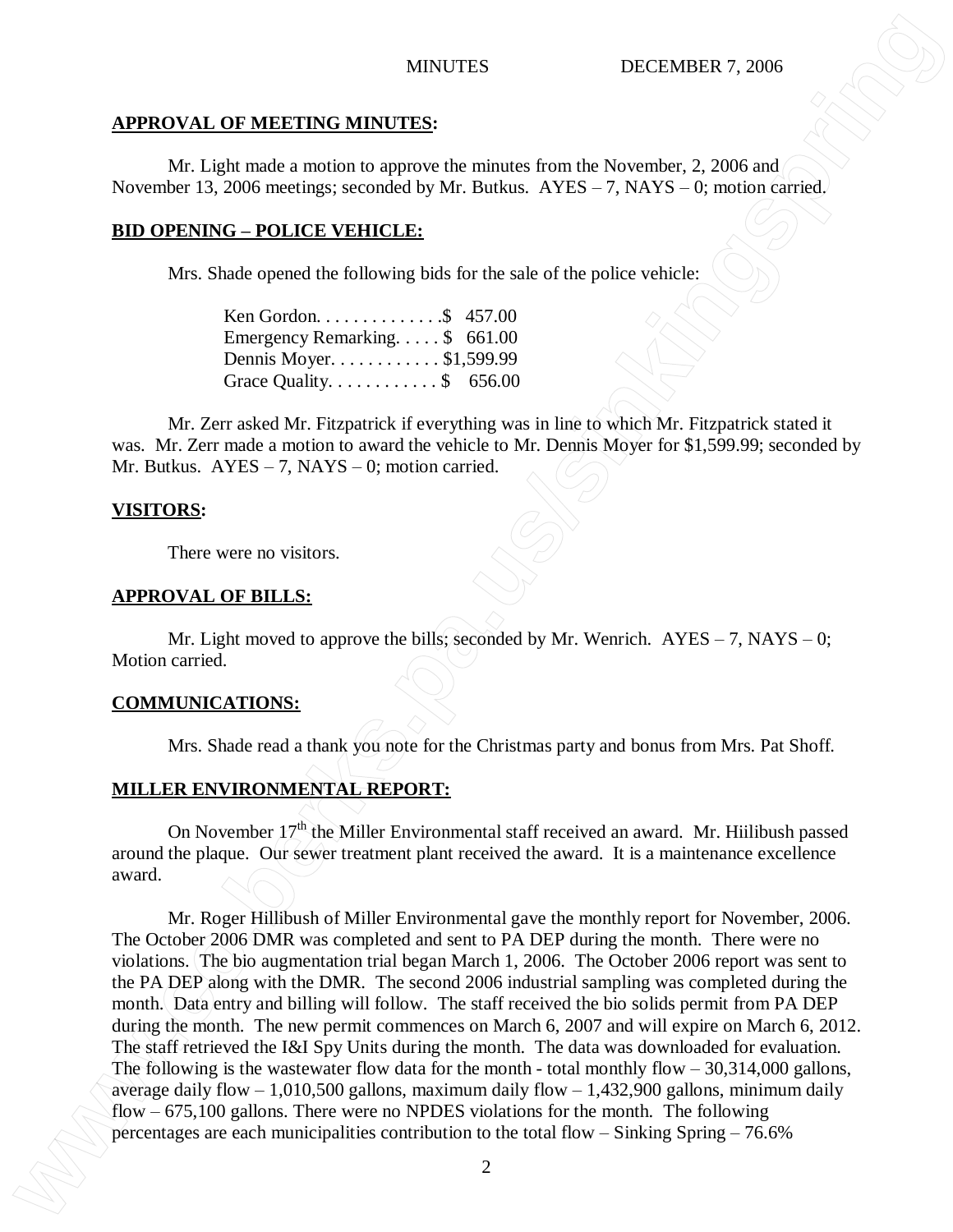### **MILLER ENVIRONMENTAL REPORT(cont'd):**

 (includes an un-metered portion of Spring Township), Lower Heidelberg – 14.5%, and South Heidelberg  $-8.9\%$ . The total rainfall for the month was six (6) inches. The Miller staff completed the routine operation and maintenance duties, responded to eighteen (18) PA One calls. There were three (3) service calls and one (1) plant alarm. One (1) service call was 147 Elizabeth Avenue for a lateral clog, roots were found. The second service call was at 146 Keller Avenue for a lateral clog, roots were found. The third call was at 158 Broad Street to repair a broken lateral cap. The staff read the collection system flow meters six (6) times during the month. They televised 568' of sanitary sewer main. The Vaughn Chopper Pump in the scum pit number one (1) secondary clarifier has incurred a seal failure. They received three (3) quotes for pick up to include disconnecting the pump from it's power source, tear down, and rebuild, delivery installation and testing of the rebuilt pump number one (1) and pump two (2). E. Kuser, Inc. completed installation of the new roof on the grit dumpster building during the month. The staff completed painting of various pieces of equipment at the plant.

Mr. Wenrich questioned if Mr. Hillibush felt our I&I is lower since we have done work on trying to bring it down. Mr. Hillibush responded he felt it had decreased. Mr. Hillibush explained how it works and the few spikes that we have had occurred during heavy rainfall. Mr. Wenrich stated we will just need to keep "plugging away." A brief discussion ensued.

### **SEWER ENGINEER REPORT – DAVID SCHLOTT, JR.:**

ARRO Consulting is continuing its work with the Sewer Use Ordinance.

At the request of Borough Officials ARRO was looking into major maintenance items. At the treatment plant there are three (3) raw sewage pumps. Two (2) of the pumps have been rebuilt. The third is still the original from the 1995 expansion. They recommend that we have the pump rebuilt. The estimated cost is \$8,000.00. Mr. Schlott stated the Authority is looking at doing some improvements at the plant. We now have two (2) good pumps. At this point in time, Mr. Schlott could not say that those pumps will be around after the improvements are made. He recommended holding off on doing anything for now till we see what is going to happen. The treatment plant has two (2) IMCO ditches. IMCO has one (1) aerator in each ditch. The aerator provides the oxygen that the biological system needs to work to treat the wastewater. If that goes down, we would need to take that ditch out of service. The problem is the cost to purchase a gear box to avoid this is \$65,000.00. The lead time is three (3) to four (4) months to have one (1) delivered. They recommend that we should purchase one (1) and have it on the shelf even though it is a very expensive item. They also recommend that due to the cost of the item, that this be presented to the Authority has a capital item. We currently have two (2) final clarifiers, each of them as a drive assembly also. If we had one (1) go out, the cost is less, it's about \$13,000.00 (does not include installation). The lead time is less than a week. Again, they suggest that if Council would like to have one (1) of these on hand, that they approach the Authority about purchasing this as a capital item. The third thing is the RAS pumps. Only one (1) of those pumps has been rebuilt. The estimated cost is about \$6,000.00. They recommend that we rebuild one (1) of the pumps in 2007. We will then have two (2) rebuilt. The next item was the maintenance building. Moisture has been getting into the system. Apparently some of the mortar needs to be replaced. They contacted E. **KUSER EXCIENCITY AND MATER CONTINUES** (MATER CONTINUES) (and the moisture of the moisture of the moisture of the moisture. The moisture of the moisture of the moisture of the moisture of the moisture of the moisture. The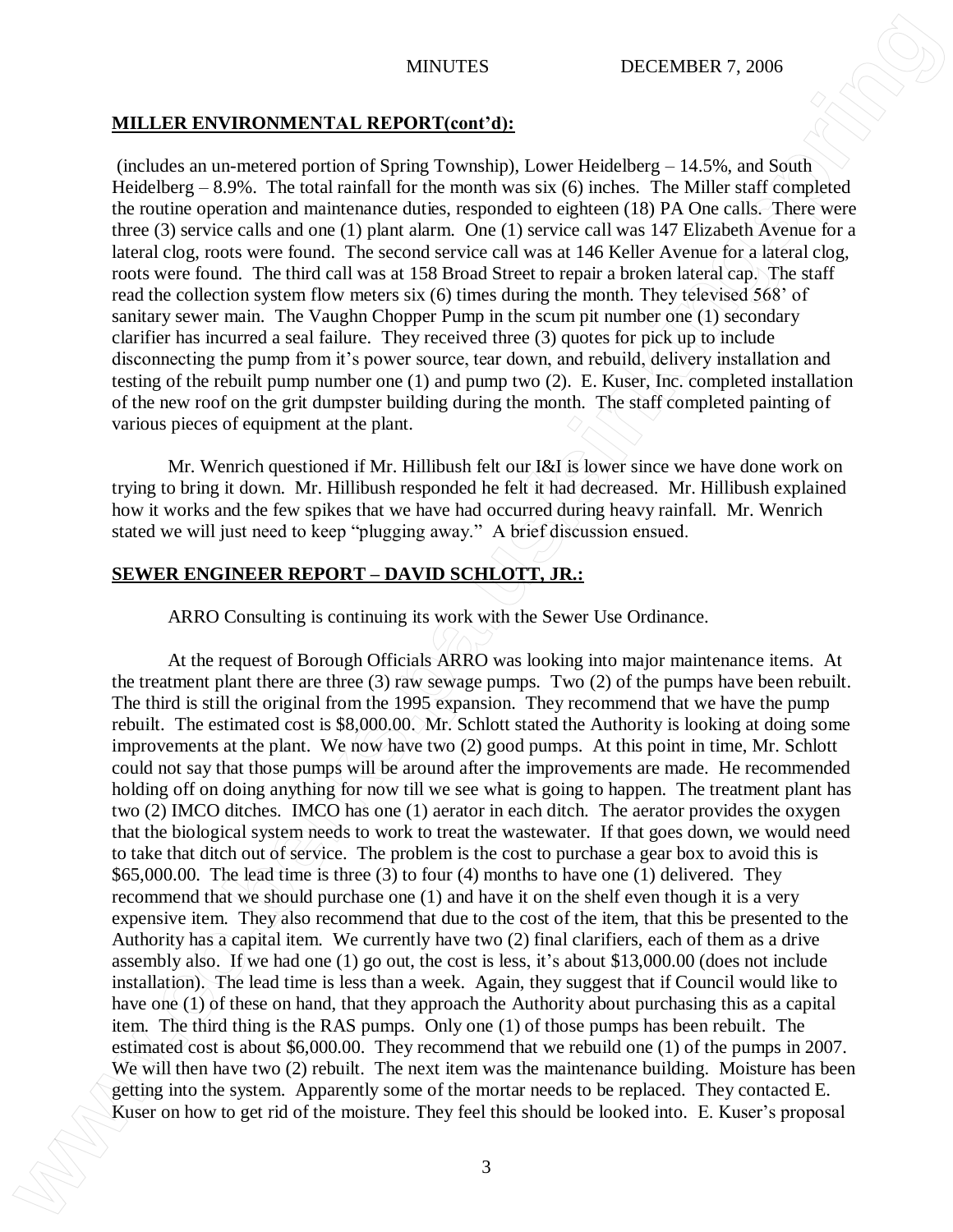### **SEWER ENGINEER REPORT – DAVID SCHLOTT, JR.(cont'd):**

is \$3,260.00. Mr. Hillisbush stated that they did install a dehumidifier in there as well. It appears to be helping. The roof is in good shape.

The Borough is currently implementing their Sewer Use Ordinance and requiring permits for industrial users and restaurants. They would like the Borough to consider expanding the program to other commercial business such as garages, car washes, salons, and laundromats due to their potential discharges. Mr. Wenrich made a motion to allow ARRO Consulting to investigate the possibility of expanding the program; seconded by Mr. Butkus.  $AYES = 7$ , NAYS – 0; motion carried.

The Authority has hired ADS (formerly known as Severn Trent) to televise the entire system. Before they offer an idea, they would recommend waiting till the entire project is complete. ARRO would evaluate the data and then prioritize the maintenance. Mr. Wenrich questioned if there was a timeline when this would be done. Mr. Schlott was hoping it would have been done already however this type of job cannot have a deadline. He continued that there would be no use to put a camera down the line if there was low flow. They would not get good data. They have been out the last few weeks again. **EXERED EXECUTE ASSEMBATION CONSULTER SEPTOR THE COMMITTEE SECTION THE SECTION CONSULTER SECTION CONSULTER SECTION CONSULTER SECTION CONSULTER SECTION CONSULTER SECTION TO A REPORT OF THE SECTION CONSULTER SECTION CONSULT** 

The last item had to do with a fourth employee from Miller to be added to the plant. Based on the current efforts and anticipated future efforts with regard to the operation and maintenance of the wastewater plant and the collection system, consideration should be given to adding an additional employee. This would have to be negotiated. Mr. Schmidt stated at times when they are out and working on lateral clogs, etc. there is no one at the plant itself. Mr. Hillibush explained why another man might be needed as well.

Mr. Zerr asked on the oxidation ditch what the life of the equipment is. Mr. Schlott stated on the aerator, it could last twenty (20) years or longer with maintenance. A brief discussion ensued. Mr. Zerr asked if there are more distributors of these particular aerators and should we be studying the possibility of putting another name brand in. Mr. Schlott stated they can check into it. Mr. Schlott said we have an IMCO ditch and that is why we contacted IMCO, but they can look into this. We like to use the vendor that has the process.

Mr. Zerr questioned if Pagoda Industries has installed the procedures that ARRO recommended. Mr. Schlott stated they have and ARRO is satisfied. They have issued them a new permit.

Mr. Zerr recommended that we turn this over to the sewer committee to come up with recommendations and timelines on these above mentioned items and talk to the Authority and see if they would be willing to take some of these items as capital projects. Mr. Wenrich backed up these thoughts as well. It appears more than regular maintenance to him. They might be willing to go 75/25. It is not normal maintenance when you are rebuilding something.

### **NEW COMMITTEES:**

Mr. Schmidt stated with this in mind, he needed to do some housekeeping at this point. He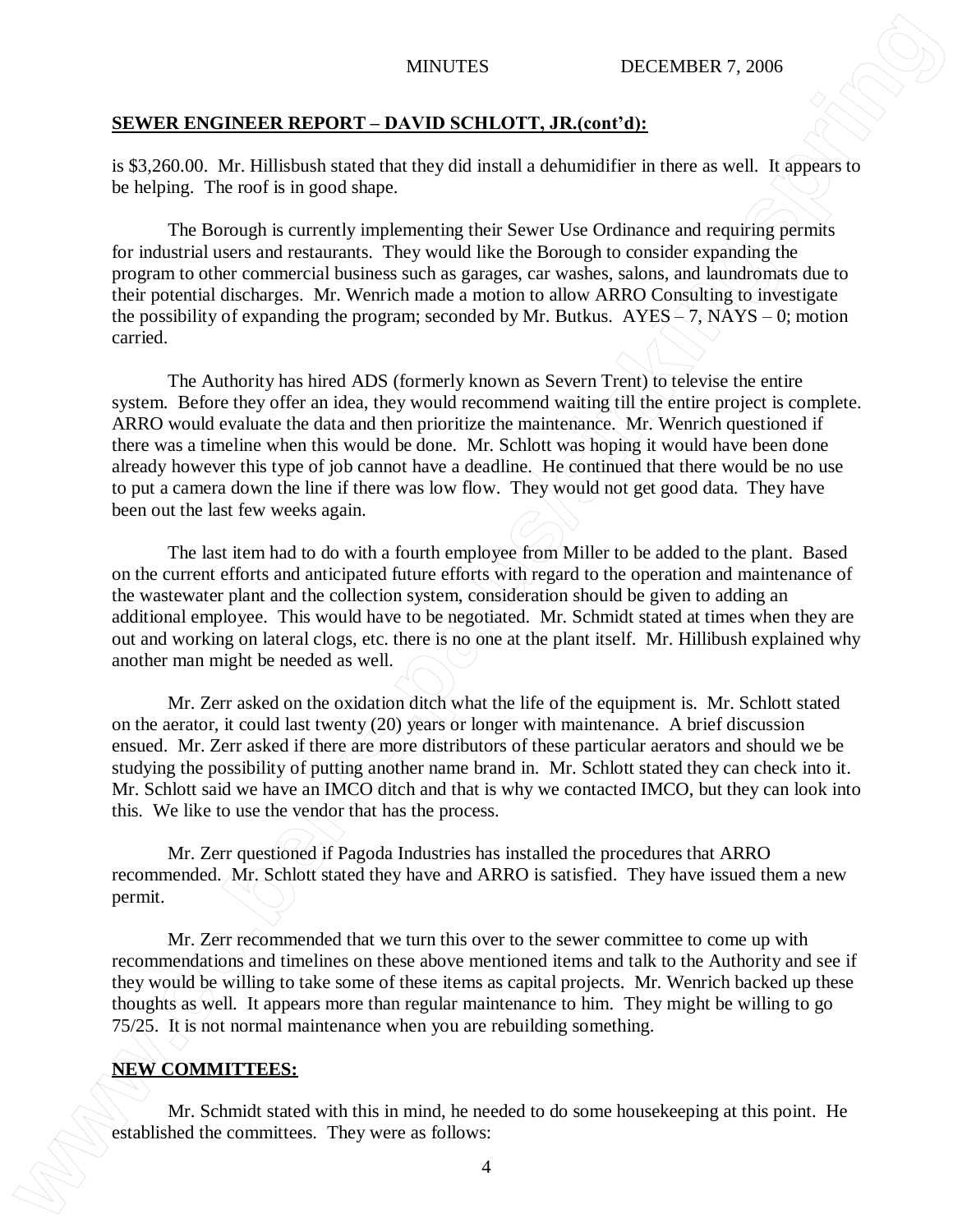### **NEW COMMITTEES (cont'd):**

### Administration:

Stewart Wenrich – Chairman James Zerr Bruce Light

Park and Recreation:

Barbara Kutz – Chairman Bruce Light George Butkus

Library:

Dennis Leiby – Chairman George Butkus Barbara Kutz

Public Safety:

James Zerr – Chairman Stewart Wenrich Bruce Light

Sewer and Sanitation:

George Butkus – Chairman Dennis Leiby Barbara Kutz

Property and Maintenance/Streets

Bruce Light – Chairman James Zerr Stewart Wenrich

Mr. Butkus stated he had a problem with serving on the Library committee as he has a prior commitment that evening. Mr. Schmidt stated that he will look at changing him. **EXEX COMMITTEES (coart-d):**<br>
Administration:<br>
Summar Xeration - Chairman<br>
James Zeration - Chief Ulrich stated that<br>
The Lichenses.<br>
The Chief Ulrich states of the Chief Ulrich states of the Chief Ulrich states.<br>
Compleme

# **REPORTS OF COMMITTEES AND OFFICES:**

# **POLICE CHIEF – WILLIAM ULRICH:**

The Chief had no report. Mr. Butkus asked the Chief to read off the total items they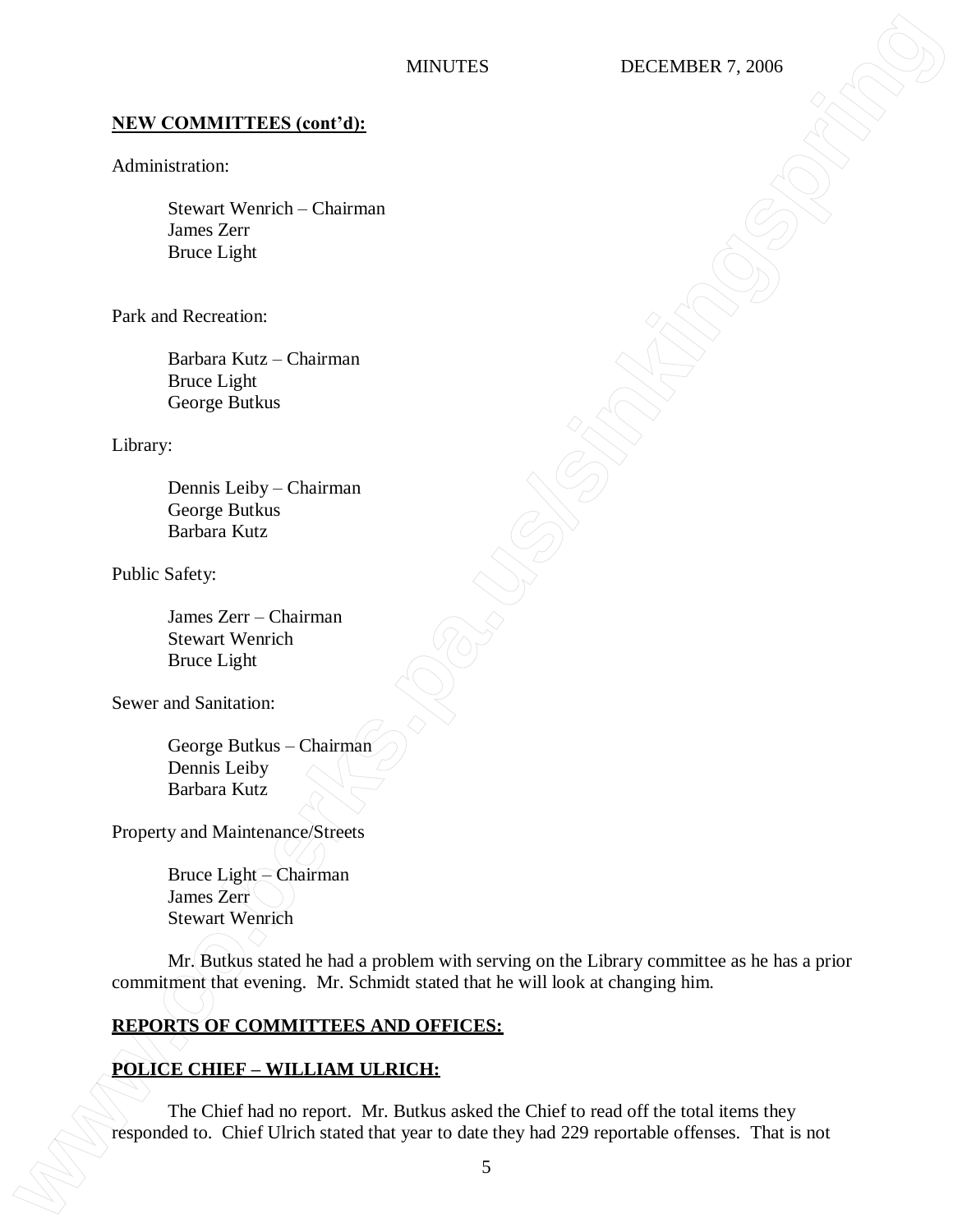### **POLICE CHIEF – WILLIAM ULRICH (cont'd):**

necessarily the number of calls they responded to. Last month they responded to 157 calls. He continued that his monthly report is posted on their website.

## **DENNIS LEIBY:**

Mr. Leiby stated he talked with his committee regarding the basketball net item from last month. He would like this to be referred to the committee that handles resolutions and ordinances. Mr. Zerr stated the safety committee will look at it and make a recommendation to the street's committee as well. The safety committee will be meeting on Thursday, December  $14<sup>th</sup>$  at 1:00 p.m. They will be working on this. Mr. Schmidt stated that people were stating basketball nets were not mentioned in the ordinance so they can't be cited since they were not specifically talked about. Mr. Schmidt stated when some of these ordinances were established some things were not even around so they could not be mentioned. The intent is there though. Mr. Ludgate stated and he said Mr. Fitpatrick knows better than he, but the ordinance states that the Borough has the right to remove anything that is in their right of way. Mr. Fitzpatrick agreed. The safety committee will be looking solely as a safety factor issue. **BOLICE CITHE - WHI LIAM ILIBECTI Controlls:**<br> **BOLICE CITHE - WHI LIAM ILIBECTI Controlls:**<br> **BOLICE CITY CONTINUATES CONTINUATES CONTINUATES CONTINUATES CONTINUATES CONTINUATES CONTINUATES CONTINUATES CONTINUATES CONTINU** 

# **PUBLIC WORKS DIRECTOR – MICHAEL HART:**

Mr. Hart stated that Friday, December  $8<sup>th</sup>$  will be the last day they will be picking leaves up at the curb. After that they must be bagged and taken to our yard waste site.

He met with PA American Water Company and American Asphalt Company regarding Cacoosing Avenue. That is scheduled to have full trench restoration and they hope to have it done very shortly due to the weather restrictions.

The Penn Avenue Bridge clean out was completed. They removed a lot of debris.

The Borough Hall sign is complete. Our portion is done; however we still need to have PPL come and flip the electric on. The sign is wired and as been inspected. He was in contact with PPL that day. Mr. Butkus stated it will be wired the way we originally had planned.

The next item is the fuel tanks. He has done a lot of research. There are two (2) types of tanks out there. There is a fire guard tank which is rated better for placement near a building. In addition, the fire guard tanks are better for gasoline storage. Both the tanks we were looking at were not fire guard tanks so that rules out gasoline. The other problem is since they are not fire guard the placement of them will be a problem as they need certain distances. We do not have enough area at the Borough garage to place the tanks. Mr. Hart explained that type of tank needs 50 feet clearance. Mr. Wenrich questioned that on diesel fuel. Mr. Hart stated yes that is what Hafer Petroleum said. Mr. Wenrich requested that Mr. Paul Roth, our Fire Marshal, check into this. He did not agree with this and he explained why. A brief discussion ensued. He will check with Mr. Roth.

On Tuesday, December 12, 2006, Mr. Hart is scheduled to attend a seminar on codes enforcement. He was requesting that on Monday evening (12/11/06) he be allowed to take the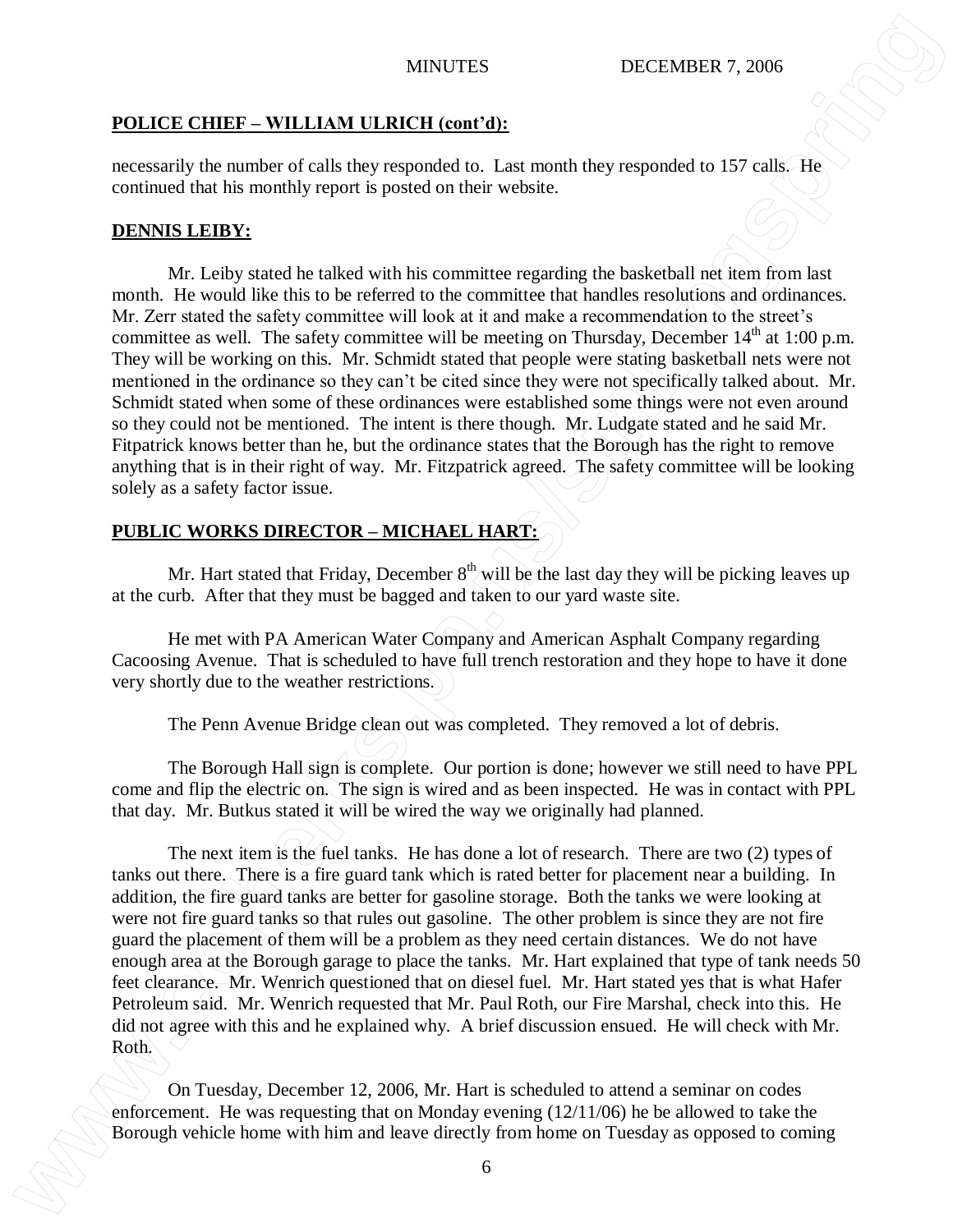### **PUBLIC WORKS DIRECTOR – MICHAEL HART (cont'd):**

here to pick it up. It is about an hour and forty five minute drive. Mr. Zerr made a motion to allow Mr. Hart to take the Borough vehicle home with him on Monday, December 11, 2006 for use the following day at the seminar; seconded by Mr. Light.  $AYES - 7$ ,  $NAYS - 0$ ; motion carried.

The last item was the carpet for the library. He was wondering if Council wanted to start the process of putting specs together. Mr. Schmidt stated this became a discussion after the Borough Holiday Lighting. He thinks we should come up with exactly what we want to do. Mr. Light was at the library meeting, they feel the square blocks are a good way to go. The Library Board does what the specs put together so we can go out to bid. Mr. Wenrich stated the price to do all of this would be about \$17,000.00. Mr. Wenrich stated in that amount the cost of removing and replacing the books was also calculated. The storage of the books, etc was also in there. Mr. Wenrich stated the carpet that was placed in there was not graded to hold up to the kind of traffic we have having through there. Mr. Wenrich stated lower grade carpeting was put in and that is what we got. Out of the County Library System we are in the top category. Our Library gets used hard. It's a show piece of our Borough. We do need to get better grade carpeting. He is hearing that we are spending \$17,000 on carpeting. That is not true this is for the carpeting, installation, removal and replacing the books and the storage while the carpeting is being laid. Mr. Schmidt questioned if we knew what kind of carpeting we want. A brief discussion ensued as to how we will do this. Mr. Schmidt suggested that the committee gets together with Mr. Ludgate and decided on the best way to correct the carpeting problem at the library. MINITES **INTERTY CONTAINS INTERTY CONTAINS INTERTY** 2006<br>
Intert to past a up. 1 is stop an isoma and long the unimate days. No *Zert* made a metallicity of the final tensor of the strengthenistic strengthenistic strengthe

### **LIBERTY FIRE COMPANY – MATTHEW ZERR:**

Mr. Matthew Zerr presented the report for the month of November, 2006. There were 34 incidents. Mr. Zerr stated they went to:

| $AFA: \ldots \ldots \ldots \ldots 16$  |  |
|----------------------------------------|--|
|                                        |  |
|                                        |  |
| Odors. $\dots$ . 3                     |  |
|                                        |  |
| Assist PD. $\dots \dots \dots \dots 1$ |  |

The following is the breakdown by municipality:

| Sinking Spring. $\dots \dots \dots 5$          |  |
|------------------------------------------------|--|
| Spring Twp. $\dots \dots \dots \dots \dots 10$ |  |
| Lower Heidelberg. 7                            |  |
| South Heidelberg. 5                            |  |
| Wernersville. 7                                |  |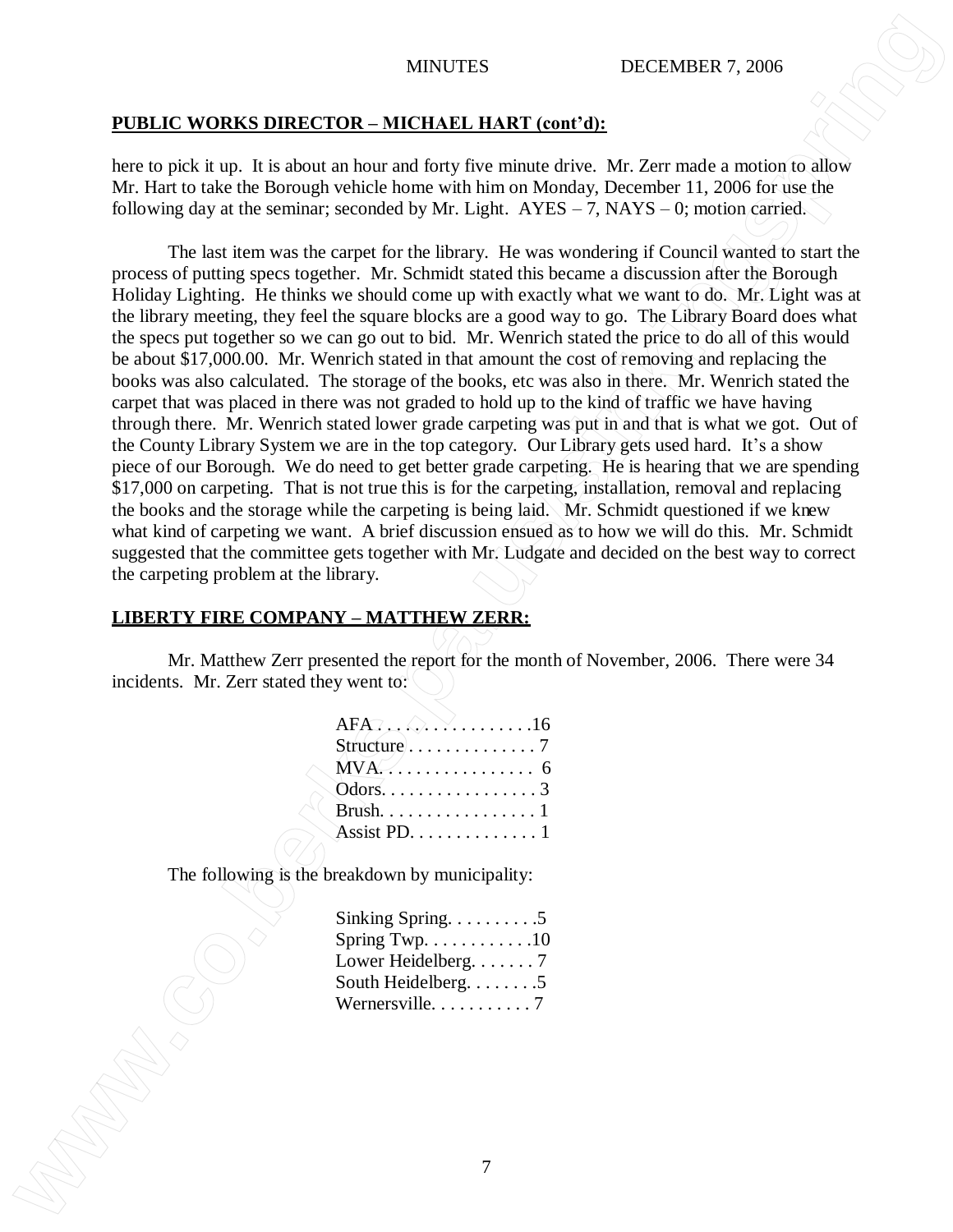### **LIBERTY FIRE COMPANY – MATTHEW ZERR (cont'd):**

The On-Scene Explorer computer system is now in service on both the truck and the engine. They received a State grant for the system. Mr. Zerr stated if anyone wanted to see how it works they would be more than happy to demonstrate it for them. Mr. James Zerr stated that Santa Claus will be going around the Borough on Saturday, December  $16<sup>th</sup>$  at 11:00 a.m. on the fire truck. Mr. Zerr thanked the fire company for bringing Santa Claus to the Borough Hall the night before. Mr. Zerr made a motion to have the Borough Secretary send a thank you letter to the fire department; seconded by Mr. Butkus.  $AYES - 7$ ,  $NAYS - 0$ ; motion carried. Mr. Matthew Zerr stated that as of this day they are up to 327 calls for the year. MINITES **INTERTS INTERTS INTERTS COVIDENTS COVIDENTS COVIDENTS COVIDENTS COVIDENTS COVIDENTS COVIDENTS COVIDENTS COVIDENTS COVIDENTS COVIDENTS COVIDENTS COVIDENTS COVIDENTS COVIDENTS COV** 

# **JAMES ZERR - PUBLIC SAFETY:**

During the month of November, Officers Oxenreider and Skelton attended the Evidence Technician Refresher Course.

We took the 1995 Chevy Caprice out of service.

The next item was the Rt. 422 Corridor Project. We have received a report from South Heidelbeg Township on the expenses. In addition, the Corridor Committee will be going through the next phase which is to look into and/or awarding the contract to install the transponders. They are the little white lights that will control the traffic lights. They will be on 53 pieces of apparatus. These pieces are in various municipalities. They are not all in the Borough. Western Berks Ambulance and Spring Township Police are already equipped with the transponders.

Mr. Wenrich questioned if he heard anything about the doors at the old Borough Hall. At the prior month meeting it was discussed that the glass needed to be replaced. Mrs. Shade stated she had sent a letter and the prior evening at the Tree Lighting Ceremony, Mr. Will Ogle told her the glass has been ordered. It should be fixed soon. Mr. Wenrich just wanted the public to know that we are working on it.

### **BRUCE LIGHT :**

Mr. Light wanted to thank Council, all the volunteers, the rec committee, the road crew, and the office staff for their help in the Tree Lighting Ceremony. He thanked Mrs. Karli and her committee for their outstanding efforts throughout the year. Months of planning goes into this and it shows. Mrs. Karli spoke about the upcoming Memorial Day Parade as we will be hosting it next year. They are looking for volunteers. They will be getting together with the VFW after the Holidays. Mr. Light also thanked the committee for our wonderful Christmas Party. Mr. Schmidt also thanked them for a job well done.

# **BARBARA KUTZ:**

Mrs. Kutz stated that Mrs. Shade and Ms. White did a lot of straightening up in the Borough Hall. She had a concern regarding the cleaning of the Borough Hall which will be discussed at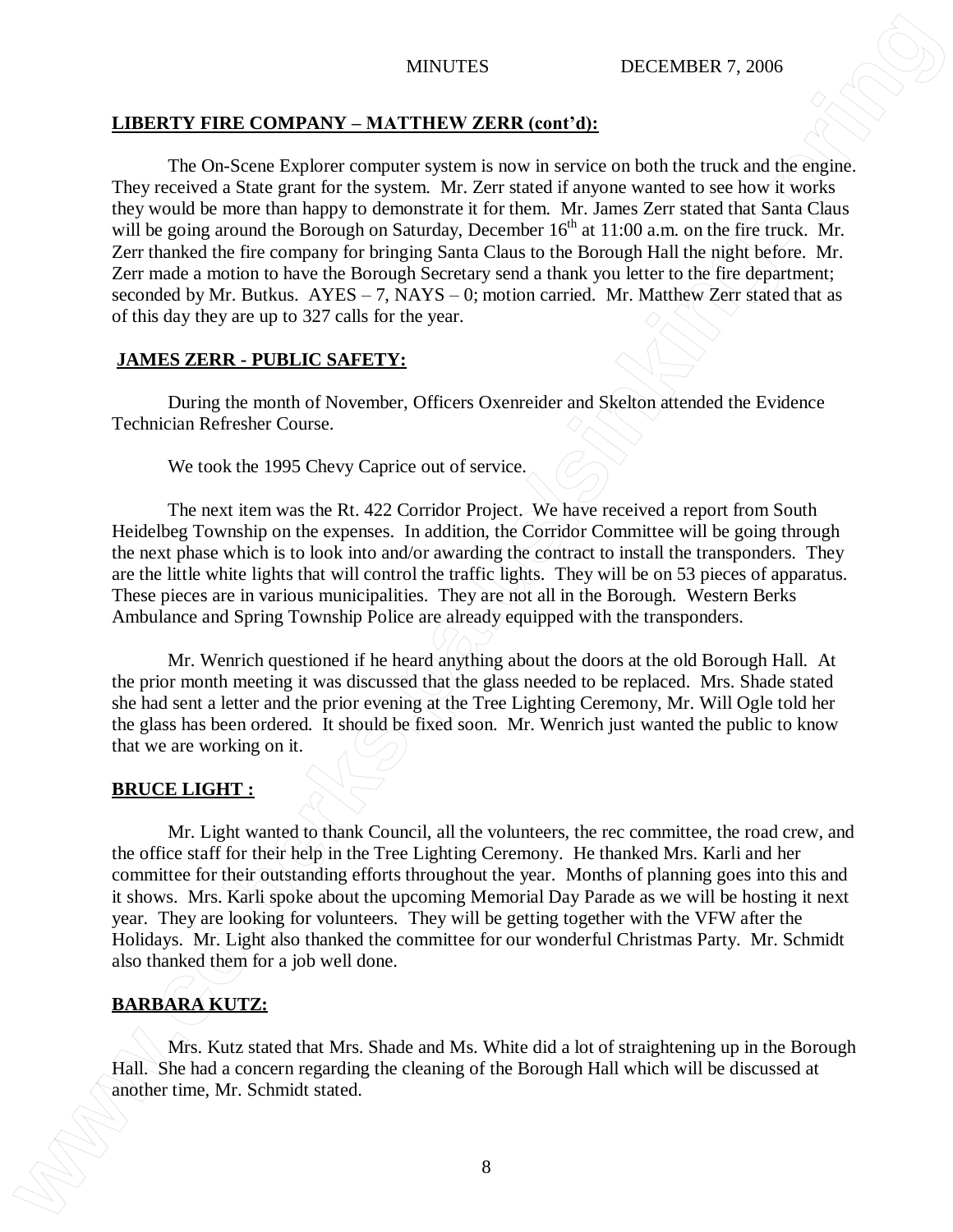### **GEORGE BUTKUS:**

Mr. Butkus agreed with Mrs. Kutz and feels the issue should go to committee also.

### **STEWART WENRICH:**

Mr. Wenrich stated the sign is up. He stated it was a "co-operative" project. Mr. Wenrich thanked Mrs. Shade for all the "behind the scene" work she did on getting the sign. She worked with the Library and the sign company as well.

Mr. Wenrich stated that we will not spend money needlessly on the carpet; however it does need to be fixed.

Mr. Schmidt thanked Mr. Hart for all the work he did on the sign also. He carted that sign back and forth more times then he would care to mention. Mr. Hart is working on some type of piston action doors as they are extremely heavy and cumbersome for the Librarians to use. He will be talking to Bright Sign.

Mr. Wenrich turned over the floor to Mr. Light who was able to attend the Library meeting. Mr. Light stated that if one (1) bulb goes out, you will need to take the sign apart to replace it.

The Library Budget was passed by the Library Board.

They had special Saturday passports. This was done for the high school. They will be taking their trips with the Spanish and French classes. This was just done for them.

The next issue that was discussed was library fines. They are planning on making up notices stating that all fines must be paid by December 31, 2007. After 12/31/07 if the fines are not paid, they will not be able to use their library cards. This gives them one (1) year to catch up on their fines. A brief discussion ensued on this.

# **BOROUGH ENGINEER – ROBERT LUDGATE, JR:**

Mr. Zerr asked Mr. Ludgate to attend the safety committee meeting. He will attend.

Mr. Butkus asked Mr. Ludgate to give a brief update on where we stand on the GPR study on the sinkholes back at Maria and Diane. Mr. Ludgate stated that the work is completed. They are compiling the data and we should be in possession of their findings by the following week.

# **UNFINISHED BUSINESS:**

Mr. Schmidt changed the agenda to allow Mr. Tony Maras of Traditions to speak first. Mr. Maras stated they have been in front of the planning commissions many times in regards to the rezoning of the track. With a lot of recommendations from everyone they have incorporated their requests. They would like to start the scheduling of hearings on this and then enactment of the changes. Mr. Fitzpatrick stated he attended the planning commission meeting and this was MINUTES DECITABINER 7, 2006<br> **CEORCE INTERES**:<br> **M. Bushas agreed with Min. Kata and leeds the issue should go to committee also.**<br> **SEENVARIT WENDICH:**<br> **CEORCE INTEREST (ADS)** (**ADS)** (**ADS)** (**ADS)** (**ADS)** (**ADS)** (**AD**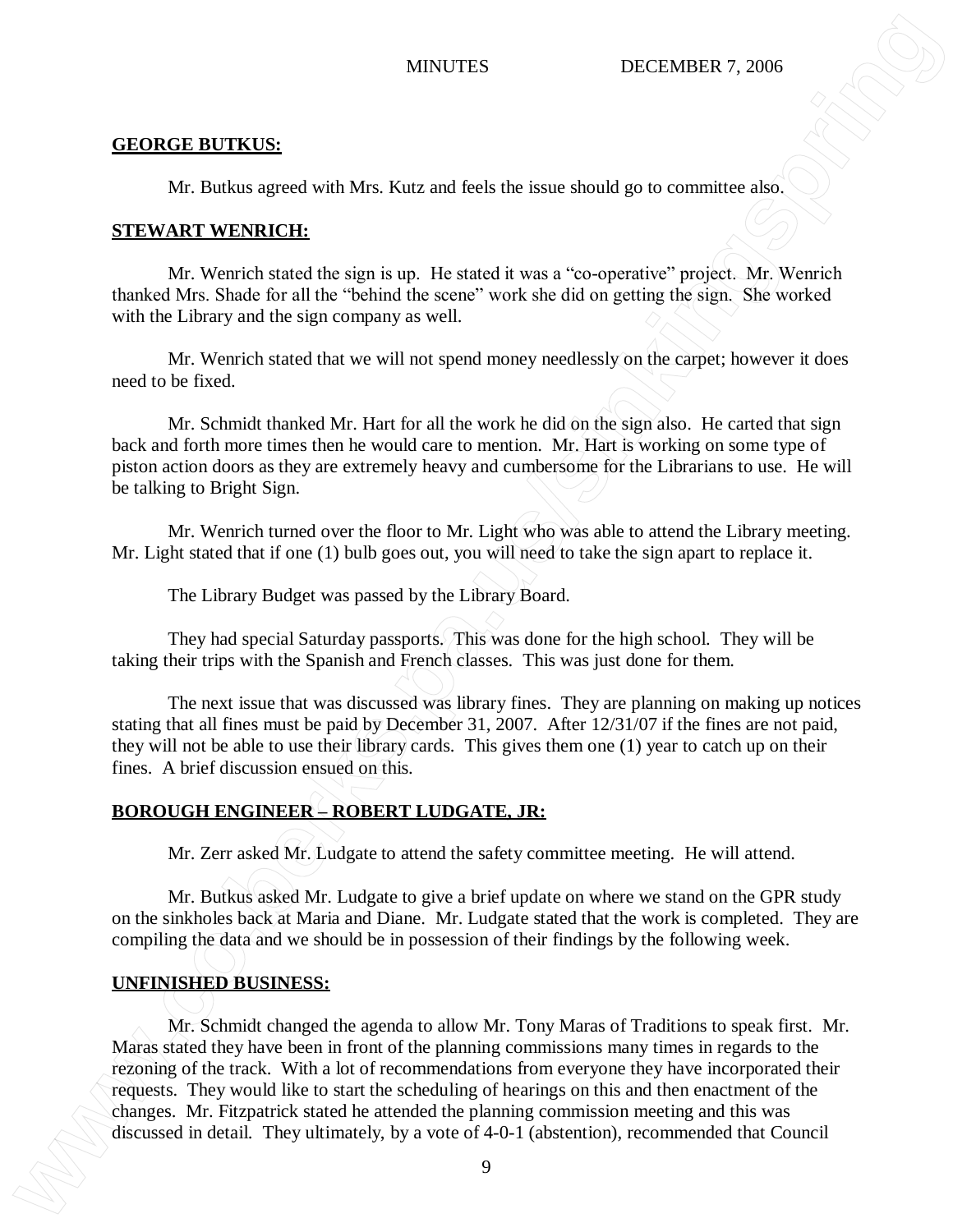### **UNFINISHED BUSINESS (cont'd):**

consider the ordinance in the form that was presented to them. Mr. Fitzpatrick stated we will need to hold a hearing to decide on how we want to adopt the ordinance. He suggested that a hearing not be held till at least mid January. We have not heard from the Berks County Planning Commission and we can't advertise for a hearing till we hear back from them. There is a workshop meeting on Wednesday, January 24, 2007. The meetings are going back to the  $4<sup>th</sup>$  Wednesday of each month. Mr. Ludgate stated the Berks County Planning Commission will be meeting on the  $13<sup>th</sup>$  of December. Mr. Fitzpatrick will be forwarding it to the Berks County Planning Commission for their review. The meeting will be held at 7:00 p.m. Mr. Coldren was concerned about Broad Street being only a half street. Mr. Maras explained that will be discussed at another point in the project. That is not what the hearing would be for. A brief discussion ensued. Mr. Zerr made a motion to advertise for the hearing on Wednesday, January 24, 2007 at 7:00 p.m. for Traditions; seconded by Mr. Wenrich.  $AYES - 7$ ,  $NAYS - 0$ ; motion carried.

### **MAYOR NOECKER:**

No report

### **UNFINISHED BUSINESS:**

The next item is the Police Pension Plan and the new amount that we will be paying which is \$48,685.00. Mr. Fitzpatrick said that the State based on monies collected from taxes on premiums of foreign insurance companies reimburses municipalities on both their police and non uniformed pension plans. There is a set formula. For a number of years (since 1995) our police pension plan has been with PMRS. An ordinance was enacted as well as an agreement with PMRS that the police will be required to contribute 5% of their salaries into their pension plans. Since 1995 we have not required the police to contribute as there was significant money. However, that is not actually the case. The money that was reimbursed by the State (non-uniform employees) was used for the police. That was a misunderstanding for a number of years. This is not the requirement coupled with the fact that there as been an increase in the amount that is needed to be funded due to overtime obligations and the fact that the investment income was not as well at PMRS The Chief questioned who said that the police overtime is higher than it has been. Mr. Fitzpatrick stated that was a contributing factor. He is not saying it is higher or not. He explained how we calculate the amount. If overtime is paid, it increases the average salary. Chief Ulrich stated that the overtime as decreased over the last three (3) years. The Chief stated that last year PMRS was \$40,000,000 over funded so to say that the pension plan did not do well is not correct. He wondered who said that. Mr. Fitzpatrick stated Chester Perfetto said that. Chief Ulrich stated this is the same Chester Perfetto that tries to sell pension plans. Mr. Fitzpatrick stated Mr. Perfetto has no involvement with PMRS. Chief Ulrich stated that he said in the letter that was sent that he could look into other pension plans. Mr. Fitzpatrick stated he did say he could look into others, but nothing was done in that regards. Mr. Fitzpatrick and Mr. Mooney, another attorney with Barley/Snyder had several conversations with PMRS which verified what was in the written letter they received. For years, (11 years) no monies were required even though it was in the agreement, and in an ordinance, and it stated such in the contract. They were bond by that 5%. Now after 11 years Council is stating they need to contribute the 5%. The calculations (ball park figures) when done originally was about \$62,000.00 that the Borough would need to contribute. The State **CONTEXTENT INTERFACTS: SECOND CONTRIBUTION CONTRIBUTE CONTRIBUTION CONTRIBUTION CONTRIBUTION CONTRIBUTION CONTRIBUTION CONTRIBUTION CONTRIBUTION CONTRIBUTION CONTRIBUTION CONTRIBUTION CONTRIBUTION**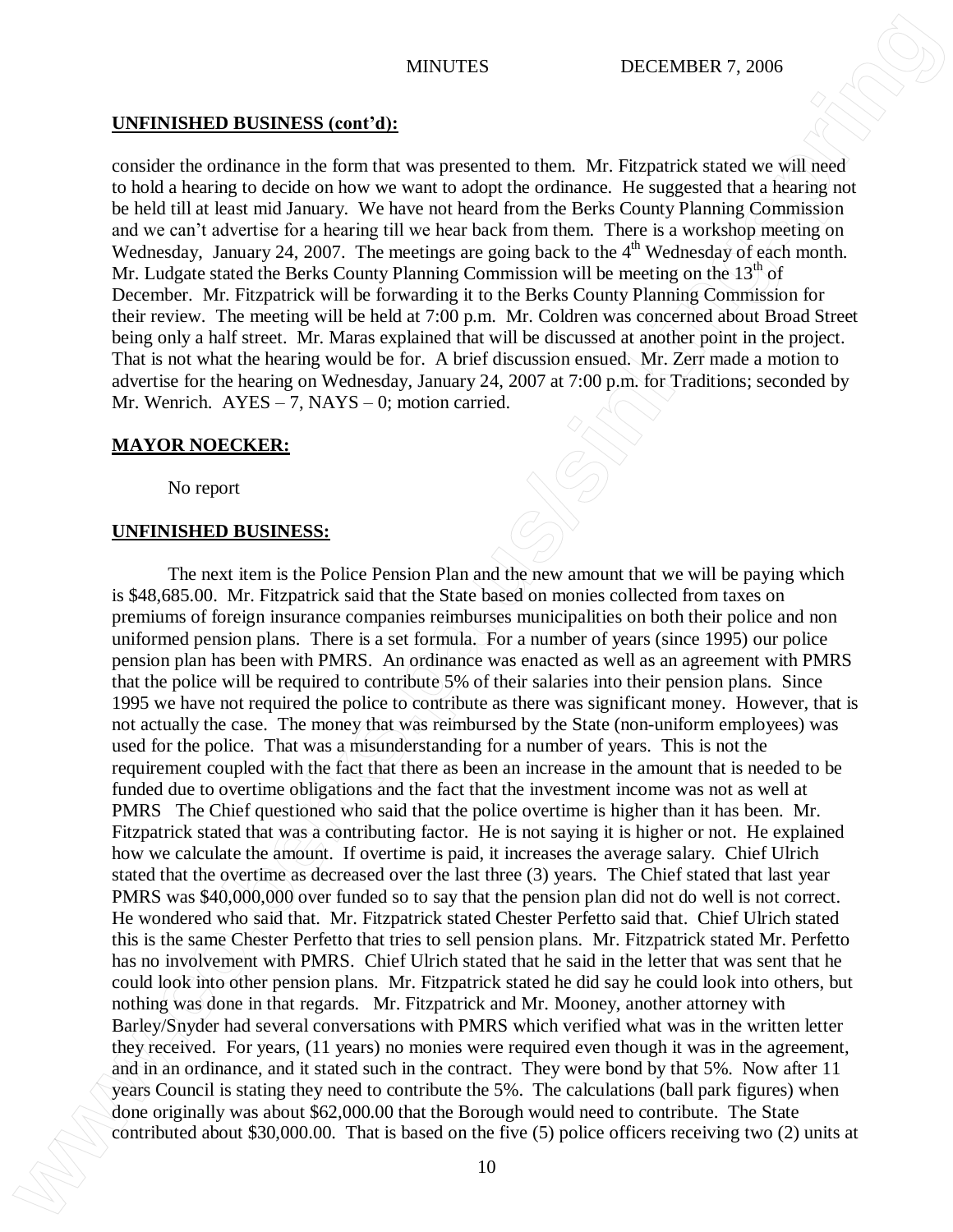### **UNFINISHED BUSINESS (cont'd):**

\$3,000.00 per unit for each police officer. That leaves a balance of \$32,000.00. If the police contribute the 5% of their salary, that would be about \$13,000.00. There would still be a shortfall of about \$19,000.00 that the Borough would need to contribute. The Borough is still contributing to their plan; they are just asking for a defer of about \$13,000.00 of that obligation. The \$48,685.00 that is showing is made up of the \$30,000.00 the State contributes plus the extra \$19,000.00 (approximately) that the Borough would need to contribute. Mr. Butkus understood that the non uniformed pension plan is also funded by the State; his question was can we ask the non uniformed to contribute as well as the police. Mr. Fitzpatrick stated the ordinance that was passed in 1978 for the non uniformed employee's state that they do not have to contribute. He has seen no other ordinance created since 1978. That means it is still that way. It can be amended if Council so chooses. Mrs. Shade explained that the police pension is covered under Act 205, the non uniformed is under Act 600. Act 205 allows tax deferred benefits for their members; however Act 600 does not allow for that. This means that if non uniformed members are made to contribute to their pension plan, it would have to be after taxes were taken off. Then when the employee wants to withdraw from his or her pension plan, they will be paying taxes on it again. Mrs. Shade does not know how one plan is covered under Act 205 and the other is Act 600. Mr. Schmidt asked the Chief if he had anything else and the Chief responded "Nope." The Chief continued that this is about a \$2,500 to \$3,000 bill per officer. The officers will be getting a ½ percent less next year then they got this year net. There will be a labor action. Mrs. Shade stated that when the calculation is made for the police, it is based on their regular salary plus overtime. The non uniformed is based only on their base pay no overtime is calculated into it. Mr. Zerr made a motion to reaffirm the amount of \$48,685.00 to the police pension plan; seconded by Mr. Light. Mr. Schmidt called for a roll call vote. AYES – 3 (Mr. Schmidt, Mr. Light and Mr. Zerr), NAYS – 4 (Mr. Leiby, Mr. Butkus, Mrs. Kutz, and Mr. Wenrich); motion did not carry. Mr. Schmidt stated we are just trying to follow our ordinance that we have not been following for eleven (11) years. We are in essence breaking our own law, Mr. Schmidt said. Mr. Schmidt questioned if we could change the plan. Mr. Fitzpatrick did not think we could. We can waive them paying. That is Council's choice, Mr. Fitzpatrick said. It will go back to the \$62,000 figure that was originally calculated. Mr. Fitzpatrick stated he was following Council's wishes when he recalculated the amount to the \$48,000.00 figure. Mr. Wenrich feels we need to look into this for next year. Mr. Schmidt feels that everyone has to pay their fair share. Mrs. Kutz stated we are only targeting the police department. Mr. Zerr stated that is what the law states. This is about following the law, and the ordinance stated the police must contribute 5%. He does not want to "ding" the police department; he is just following our law. Ms. Brenda Messina questioned if we could some how compensate the police department. Mr. Zerr stated we have a contract with the police. We are in the middle of their contract. That would mean we would have to reopen it. This is not a personal issue with the police; this is a budget/ordinance issue, said Mr. Zerr. Mr. Zerr stated somewhere along the road things are going to become harsh. Chief Ulrich stated that the letter Mr. Fitzpatrick wrote did not mention this was a budget issue; it was an overtime and a poor performance pension issue. Mr. Schmidt stated it all three (3). If the Borough must pay, it becomes a budget issue Mr. Fitzpatrick said. Mr. Schmidt stated we are moving on. **NEW STERN INTERNATION ARTIFICS: SECOND CONSERVATION ARTIFICS: SECOND CONSERVATION ARTIFICS: SECOND CONSERVATION ARTIFICS: SECOND CONSERVATION ARTIFICS: SECOND CONSERVATION ARTIFICS: SECOND CONSERVATION ARTIFI** 

The next item was the .00065 mils fire tax. Mr. Schmidt turned the floor over to Mr. Zerr. Mr. Zerr stated that unfortunately some things have been overlooked in the budget for years and they need to be addressed. The fire department needs to fix these issues. Many of the items that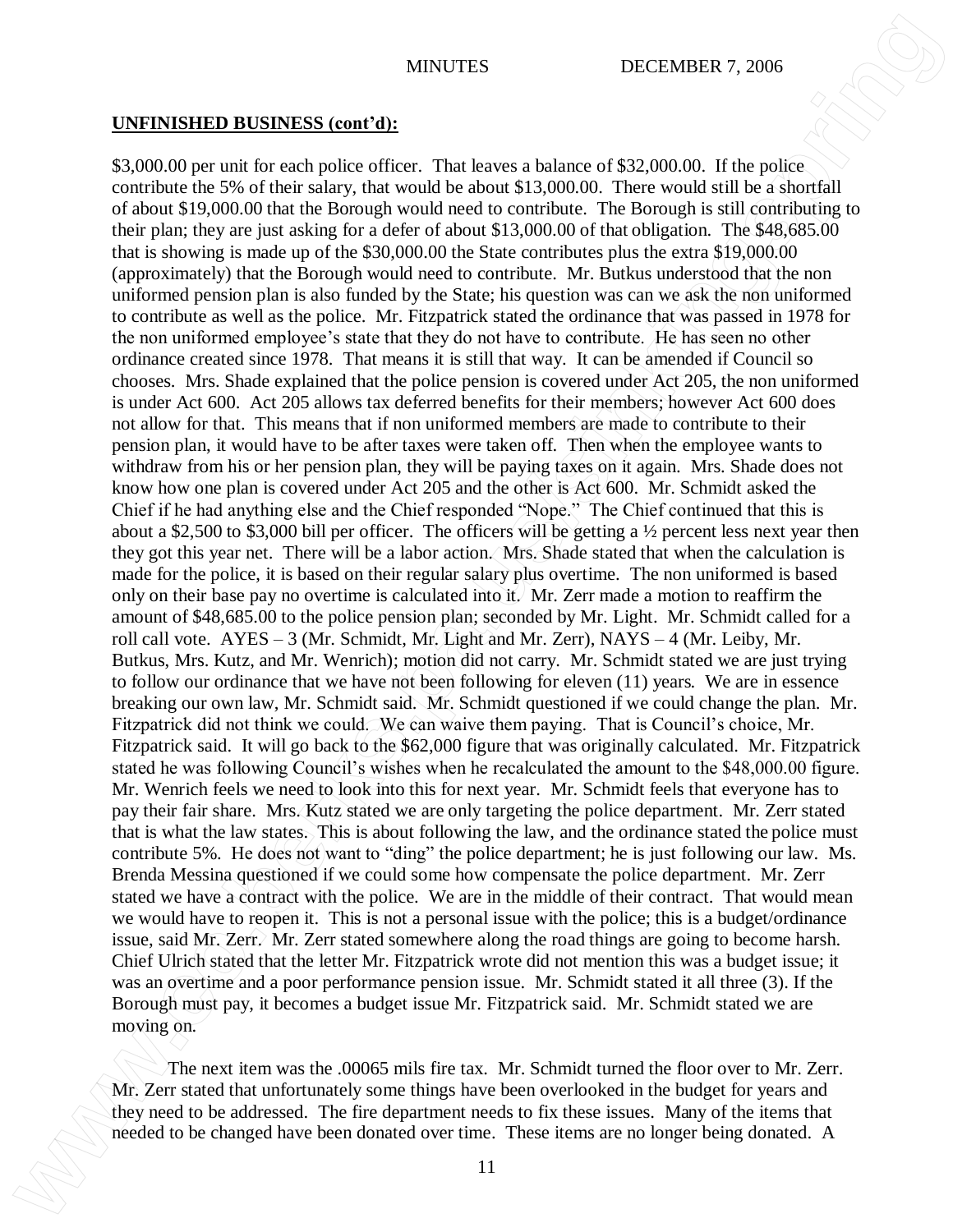# **UNFINISHED BUSINESS (cont'd):**

gas meter is needed. Fire hydrants need to be updated so that all different types of connections can be made. Mr. Zerr explained how the adaptors work. Maintenance issues on the trucks need to be addressed. Mr. Zerr thanked his committee including Mr. Schmidt and Mr. Light for their work along with the Chiefs on their tireless effort on the budget. The ½ mil did not meet the monetary requirements needed so we need to look at the .00065 mil. There will be a budget meeting on Monday, December  $11<sup>th</sup>$  at 7:00 p.m. The full budget will be presented at that time.

There will be a union negotiation meeting on Thursday, December 14, 2006 at 8:00 a.m. Mr. Leiby questioned if there will be a change to the negotiation team. Mr. Schmidt said that the only change will be that Mr. Michael Hart will not serve on the committee. Mr. Keller will be here Monday, December  $11<sup>th</sup>$  at 8:00 a.m. Mr. Schmidt stated this meeting just came about. It should be a short meeting on the  $14<sup>th</sup>$  as Mr. Gombos must leave for another appointment.

The next item was the trash ordinance rough draft for Council to allow for enforcement of violations. Mr. Schmidt was unsure of this issue as Mr. Butkus placed this item on the agenda. Mr. Butkus stated this was to put some "teeth" in enforcing the placement of the trash out at the sidewalk before noon on Tuesday. However with the change in committees this item will need to go back to committee, Mr. Butkus felt. Mr. Fitzpatrick did have some examples of these types of things. He gave them to Mr. Butkus.

### **NEW BUISNESS:**

The Borough Hall and all functions will be closing at noon on December  $22<sup>nd</sup>$ . Mrs. Kutz wondered why we do this. Mr. Zerr stated it is part of their contract. It would normally be December  $24<sup>th</sup>$ . Mr. Leiby asked if this included the Library. They might be closed all day, no one was sure on this.

The last meeting date for the Borough Council will be Wednesday, December 27, 2006 at 7:00 p.m. We will pay all the bills and pass the final budget.

The next item was e-mail archive and backups based on new rules. Mr. Butkus explained what was met by this. Mr. Wenrich stated this is only for public traded companies. Mrs. Shade stated that we do archive our e-mails and we do backups.

# **PUBLIC COMMENT PERIOD:**

Mr. William Falter wanted the residents to receive a copy of the Sinking Spring Borough's Fire Company budget as they were looking for the millage increase. Mr. Zerr stated it was public knowledge. Mr. Falter did not want to see the Borough's budget. Mr. Schmidt stated he wanted to view the social quarter's budget then. Mr. Schmidt stated we can't go in and ask a club to see their books. That would be like going to the VFW and asking to see their books…we can't do that. However, any member of the fire company can go in and ask to see the books. Mr. Falter asked if the Chief or any fire official submitted to Council their budget. Mr. Schmidt stated yes. That is what he would like to see. He wants to see the fire suppression budget from the Chief. Mr. **MINTEE SCHARE AND MANUAL MANUAL METAL SCHARE AND STRAIGHT 2018 (SEE AND STRAIGHT 2019)** and the canonical state of the canonical state of the canonical state of the canonical state of the canonical state of the case of t